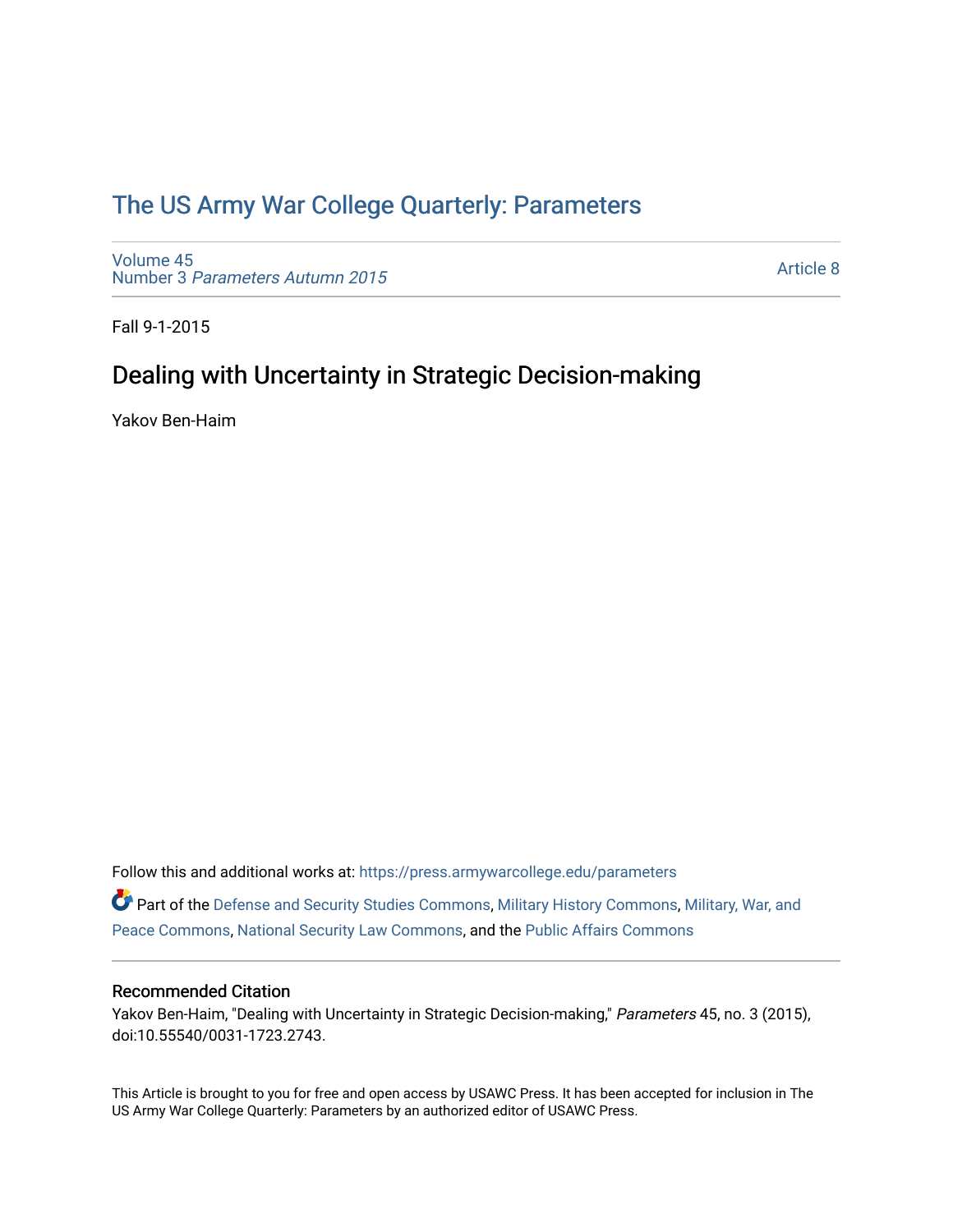# Dealing with Uncertainty in Strategic Decision-making

Yakov Ben-Haim *© 2015 Yakov Ben-Haim*

> ABSTRACT: Strategic uncertainty is the disparity between what one knows, and what one needs to know in order to make a responsible decision; it permeates defense decision-making. Because of strategic uncertainty, planners must maximize the robustness against surprise in striving to achieve critical goals. This article describes the decision methodology known as "robust-satisfying" and the integration of this method with other military decision-making processes.

lipping a fair coin has equal chance of getting heads or tails. Rolling a balanced dice has equal probabilities for each of six known outcomes. But if we take this into the realm of strategic decision-making and consider the 2002 assessment of Iraqi capability with Weapons of Mass Destruction (WMD), how many outcomes should we ponder: what are they and what are their likelihoods? One might say the answer is binary: "Either they do or they do not have WMD." Or, perhaps we should consider multiple possibilities: "They have small (or large) quantities, they are (or are not) developing more, and they intend to use it (or not)." It is as though we are rolling dice without knowing how many faces each die has, and whether or not each is balanced for equal probabilities of all outcomes. This is essentially the problem every strategist faces, and the one this article proposes to address.

We often are justified in thinking probabilistically and in saying something is very likely. For example, Stalin's military advisers in 1941 claimed a German invasion of the Soviet Union was very likely. The advisers had reconnaissance evidence, captured documents, and more.<sup>1</sup> Most analysts (though not Stalin) readily acknowledged the comple- mentary assertion – Germany is not about to invade Russia – was very unlikely.

In binary logic, an assertion is either true or false. If we know an assertion is true, then we know the negation of that assertion is false. There is an "excluded middle" in binary logic. The excluded middle rules out the possibility an assertion is both true and false. Probabilistic thinking is an extension – to the domain of uncertainty – of the binary thinking of pure logic: If we know an assertion is highly probable, then we know the negation of that assertion is highly unlikely. An assertion and its negation cannot both be highly likely when using probabilistic reasoning.

Yakov Ben-Haim is a professor of mechanical engineering and holds the Yitzhak Moda'i Chair in Technology and Economics at the Technion–Israel Institute of Technology. He initiated info-gap decision theory for modeling and managing severe uncertainty. Info-gap theory is applied around the world in engineering, biological conservation, economics, project management, natural hazard response, national security, medicine, and other areas.

<sup>1</sup> Richard Overy, *Why the Allies Won*, 2nd ed. (London: Pimlico, 2006), 80.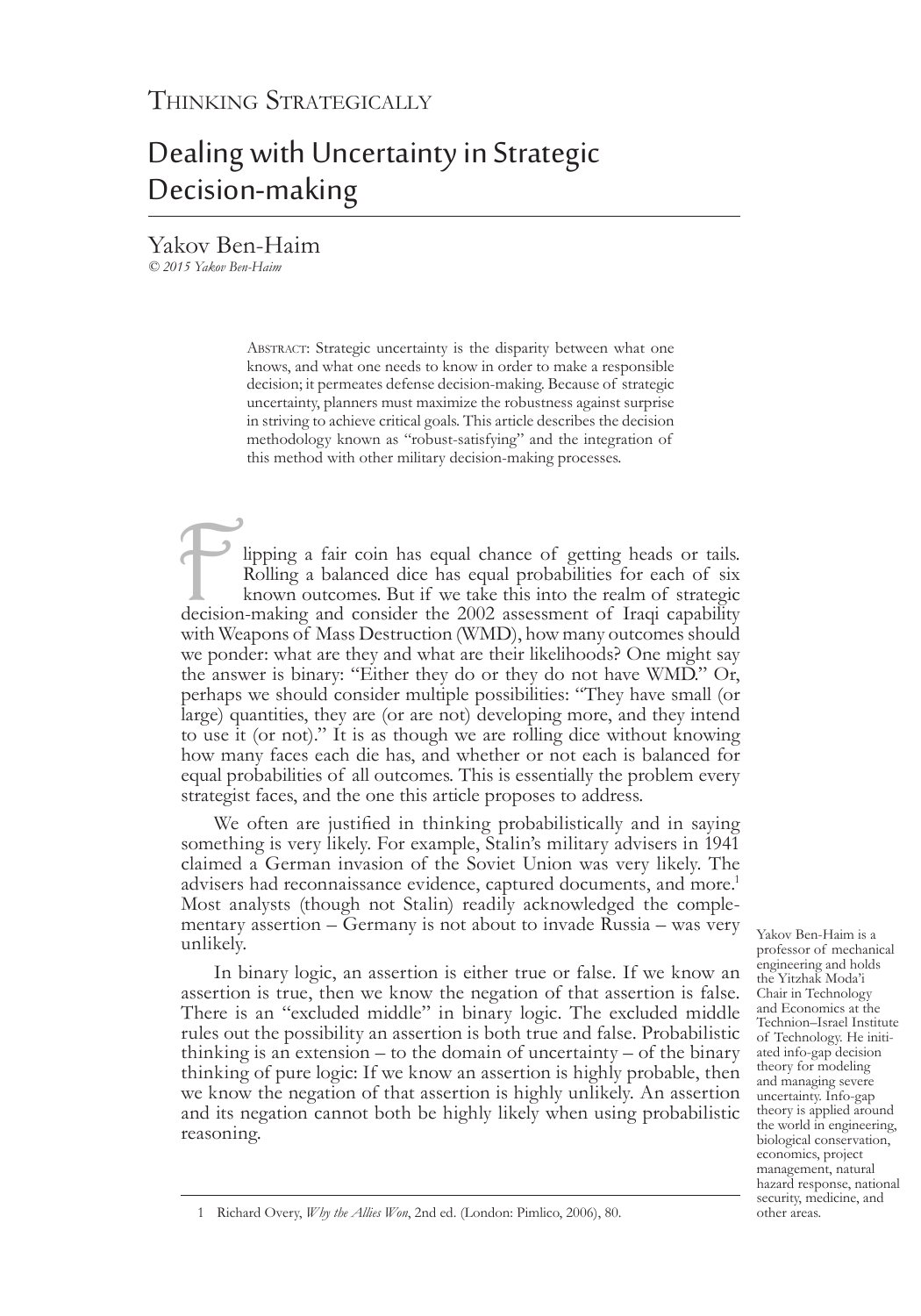### 64 Parameters 45(3) Autumn 2015

In strategic affairs, we often do not know enough about the situation to exclude the middle as we routinely do in binary logic and in probabi- listic thinking. The British during World War II could have viewed the assertion that Germany was trying to build an atomic bomb as "quite likely" (indeed they were). Otto Hahn, who was a war-time professor in Berlin, had visited Enrico Fermi during the latter's experiments with uranium in the 1930s, and Hahn won the 1944 Nobel Prize in Chemistry (awarded in 1945) for his discovery of fission of heavy nuclei.<sup>2</sup> But one could argue the Nazis abjured "Jewish physics," such as relativity and quantum theory, and therefore it is "quite unlikely" Germany would try to exploit this physics in order to build an atom bomb. Indeed, the Nazis never pursued nuclear weapons as enthusiastically as the Allies.

If one needs to say an assertion is both quite likely and quite unlikely, one must abandon the binary structure of probability. This need arises quite often in strategic affairs. One reason is conflicting intelligence reports are common, as the Prussian military thinker Carl von Clausewitz emphasized.3 Another reason is we often are unaware of, or do not understand, new doctrinal or technological possibilities. For instance, the possibility and implications of massive infantry use of hand-held Sagger anti-tank ordnance surprised the Israelis in the Yom Kippur War, despite their experiences with similar missiles both as users and as targets.<sup>4</sup> Furthermore, prediction is always difficult, especially in war. For example, P.M.H. Bell discusses the unpredictability of Stalingrad as a turning point in the war, whose outcome was uncertain even in  $1944$ <sup>5</sup>

The uncertainty confronting the strategic planner is often less structured and less well characterized than probabilistic uncertainty. We will define strategic uncertainty as *the disparity between what we do know and what we need to know in order to make a responsible decision*. Strategic uncertainty is a functionally important information-gap, and it has two elements. First, the domain of possibilities is unbounded and poorly characterized. This is different from probabilistic uncertainty where we know the domain of possible outcomes (even though this domain may be huge and complex). The second element of strategic uncertainty is that it is functionally important because it impacts the outcome of a decision. We are explicitly concerned with outcomes, and with uncertainties that may jeopardize critical goals or may be exploited to achieve desired outcomes.

## **Doing Our Best: Optimization is Not What it Seems**

Managing strategic uncertainty is difficult. The successful response to strategic uncertainty is to acknowledge it and to struggle with it, but to recognize that strategic uncertainty is ineradicable.

The pervasiveness of uncertainty has profound implications for what it means to do one's best in many areas, including military

<sup>2</sup> Nobelprize.org, "The Nobel Prize in Chemistry 1944: Otto Hahn," http://www.nobelprize. org/nobel\_prizes/chemistry/laureates/1944.

<sup>3</sup> Carl von Clausewitz, *On War*, Book One, trans. by Michael Howard and Peter Paret (Princeton: Princeton University Press, 1984), 117.

<sup>4</sup> Meir Finkel, *On Flexibility: Recovery from Technological and Doctrinal Surprise on the Battlefield*, trans. by Moshe Tlamim (Stanford: Stanford University Press, 2011), 29, 155, 156, 179.

<sup>5</sup> P.M.H. Bell, *Twelve Turning Points of the Second World War* (New Haven: Yale University Press, 2011), 95, 231.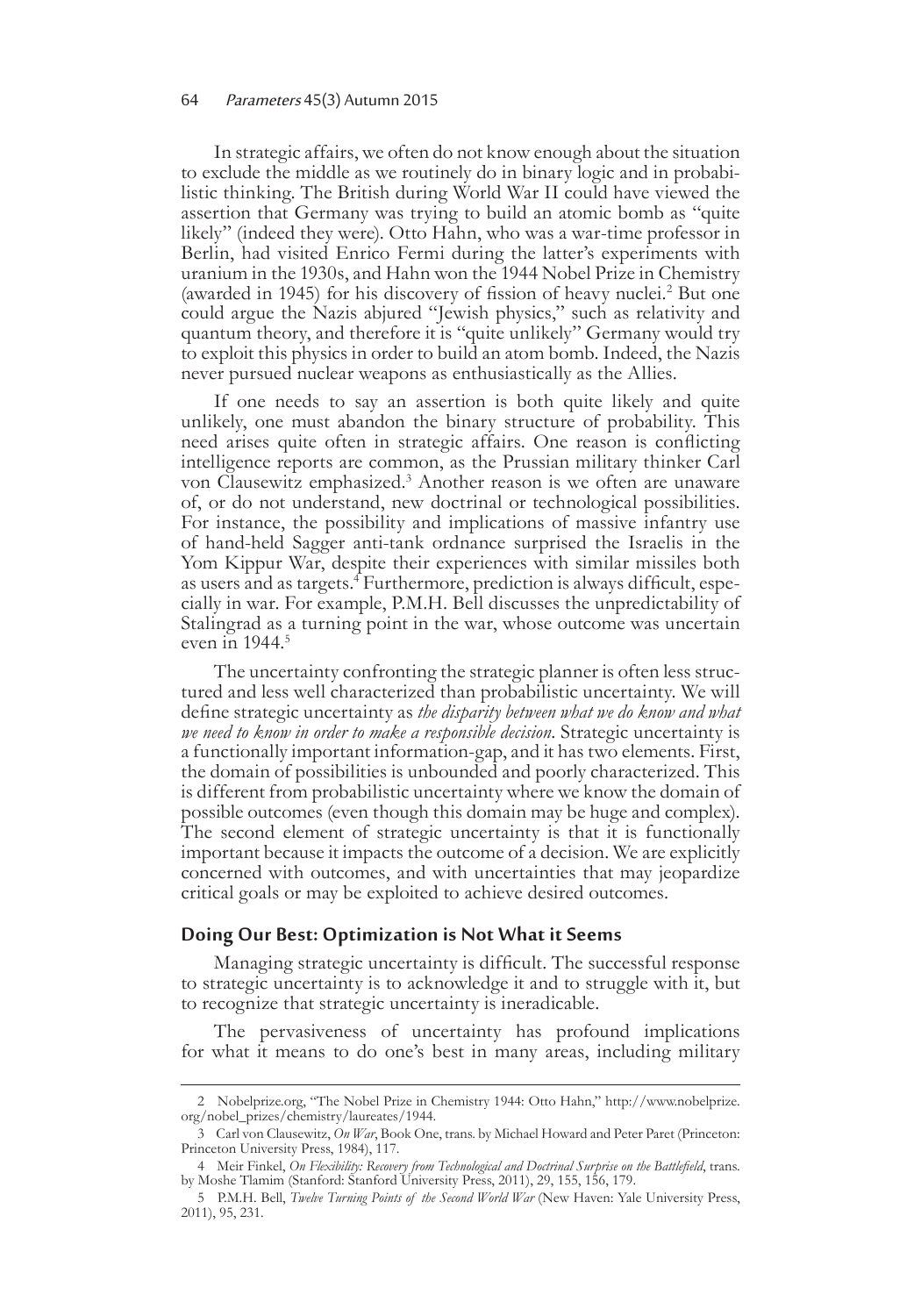#### Thinking Strategically Ben-Haim 65

strategy. The decision methodology, which could be called outcomeoptimization, begins by identifying the best available information, understanding, and insight, including perhaps assessments of uncer- tainty. We will call this information our knowledge. This knowledge entails information and understanding about friendly and adversarial capabilities, geopolitical constraints and opportunities, terrain, logistics, etc. Outcome-optimization chooses the option whose knowledge-based predicted outcome is best.

Outcome-optimization is usually unsatisfactory for decision-making when facing strategic uncertainty because our knowledge is likely wrong in important respects. Instead, we will advocate the decision methodology of "robustly satisfying" outcome requirements.6 The basic idea is to identify outcomes that are essential – goals that *must* be achieved – and then to choose the decision that will achieve those critical outcomes over the greatest range of future surprises.

We use our knowledge in two ways. First, to assess the putative desirability of the alternative decisions, and second, to evaluate the vulnerability of those alternatives to surprising future developments. The robust-satisfying strategy is the one with maximal power against strategic uncertainty while satisfying critical requirements. In other words, the outcome will be satisfactory, though not necessarily optimal, over the greatest range of future deviations from our current understanding. Of course, what constitutes a satisfactory outcome can be as modest or as ambitious as one wants.

A simple preliminary example is the robust satisfying response to a surprise attack. The immediate critical goals are to protect and stabilize the attacked force and to assess the strength and deployment of the attacking force. Actions are taken that depend minimally on the limited and uncertain knowledge about the attacker. Uncertainty about the attacker will usually preclude an immediate attempt to achieve an optimal outcome such as annihilating the attacker. Subsequently, the critical goals change and the response evolves accordingly.

Colin Gray expressed something very close to the idea of robust satisfying when he wrote:

You cannot know today what choices in defense planning you should make that will be judged correct in ten or 20 years' time. Why? Because one cannot know what is unknowable. Rather than accept a challenge that is impossible to meet, however, pick one that can be met well enough. Specifically, develop policy-makers, defense planners, and military executives so that they are intellectually equipped to find good enough solutions to the problems that emerge or even erupt unpredictably years from now. … The gold standard for good enough defense planning is to get the biggest decisions correct enough so that one's successors will lament 'if only ...' solely with regard to past errors that are distinctly survivable.<sup>7</sup>

The goal of the methodology we are calling "robust-satisfying" is to achieve *specified critical objectives reliably*. This is different from attempting

<sup>6</sup> Further discussion of ideas in this section are found in Yakov Ben-Haim, "Strategy Selection: An Info-Gap Methodology," *Defense & Security Analysis* 30, no. 2 (2014): 106-119. Robust-satisfying is central in info-gap decision theory. See Yakov Ben-Haim, *Info-Gap Decision Theory: Decisions Under Severe Uncertainty*, 2nd ed. (London: Academic Press, 2006).

<sup>7</sup> Colin S. Gray, "War - Continuity in Change, and Change in Continuity," *Parameters* 40, no. 2 (Summer 2010): 6, 9.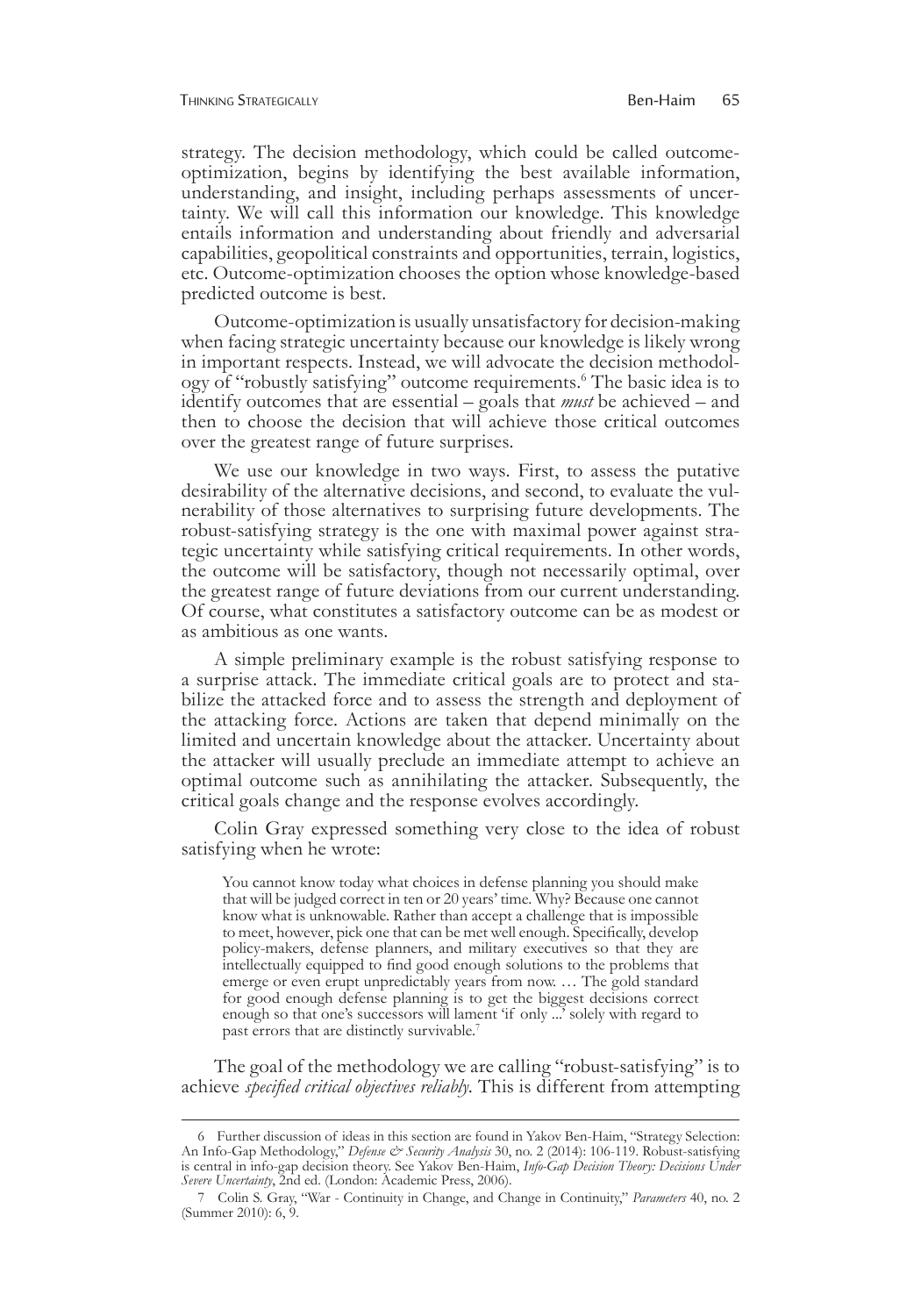to achieve the best possible outcome. Charles Freilich described a closely related idea in analyzing Israeli formulation of military strategy in Lebanon:

We have thus adopted a different criterion of success as the measure of a DMP [decision-making process]: not the quality of the outcome, but the degree to which decision makers achieved their objectives. The central argument is not that Israel would have achieved better outcomes had the process been better, but that the prospects of it actually achieving its objectives would have increased significantly.<sup>8</sup>

Robustness against strategic uncertainty, or simply robustness, is the core of the methodology we are describing. A strategy is robust to uncertainty if the specified outcome requirements are achieved even if the future evolves very differently from our anticipations. A strategy is highly robust if critical goals are achieved despite great surprise or large error in our understanding. Low robustness means the goals are jeopardized if the future deviates even slightly from the predictions based on our knowledge.

Three components make up an information-gap robust-satisfying decision. The first component is our information, understanding, and insight about relevant situations, what we are calling our knowledge. Second, we specify the goals that must be achieved, without which the outcome is not acceptable or good enough or not distinctly survivable. Third, we identify those aspects of the first two elements – the knowl- edge and the goals – that are uncertain, about which we might be wrong or ignorant.

These three components – knowledge, goals, and uncertainties – are combined in assessing the robustness of any proposed strategy. The robustness of a specified strategy is the greatest uncertainty that can be tolerated without falling short of the goals. Robustness is the great- est degree of error, in knowledge and goals, which does not prevent achievement of the goals.

## **First Example: Epaminondas's Feint**

We will use the Theban-Spartan Wars of the 4th century BCE as a brief illustration of the method. Keegan describes the situation as follows:

Thebes won two remarkable victories, at Leuctra in 371 and Mantinea in 362, where its outstanding general, Epaminondas, demonstrated that the phalanx system could be adapted to achieve decisive tactical manoeuvre in the face of the enemy. At Leuctra, outnumbered 11,000 to 6000, he quadrupled the strength of his left wing and, masking his weakness on the right, led his massed column in a charge. Expecting the battle to develop in normal phalanx style, when both sides met in equal strength along the whole front of engagement, the Spartans failed to reinforce the threatened section in time and were broken, for considerable loss to themselves and almost none to the Thebans. Despite this warning, they allowed themselves to be surprised in exactly the same fashion at Mantinea nine years later and were again defeated.<sup>9</sup>

<sup>8</sup> Charles D. Freilich, "Israel In Lebanon—Getting It Wrong: The 1982 Invasion, 2000 Withdrawal, and 2006 War," *Israel Journal of Foreign Affairs* 6, no. 3 (2012): 69.

<sup>9</sup> John Keegan, *A History of Warfare* (London: Pimlico, 1994), 258. See also John David Lewis, *Nothing Less than Victory: Decisive Wars and the Lessons of History* (Princeton: Princeton University Press, 2010), 52.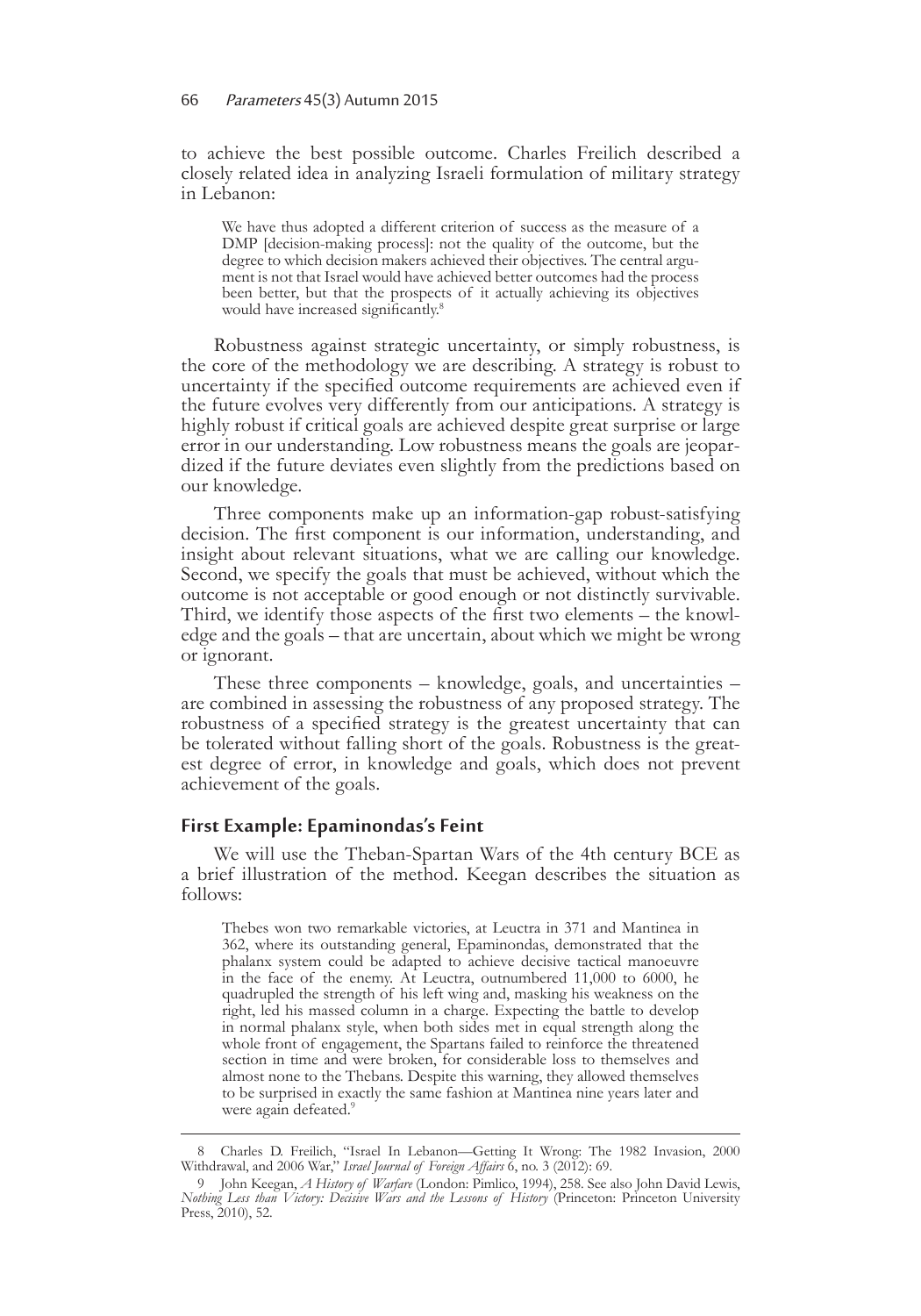A Spartan robust-satisfying analysis would begin by identifying the Spartan goal. Given the balance of force favoring the Spartans nearly 2-to-1, the goal could reasonably have been routing the Thebans.

One then outlines the relevant knowledge. This knowledge would include intelligence about enemy strength, plans of battle, weapons and tactics, weather, terrain, and so on.

One then identifies the domains of uncertainty, which can be numer- ous. How confident are we in the intelligence about enemy strength? Might enemy allies be lurking in the region? Is the intended field of battle truly flat and unimpeded?

These three components – the goal, the knowledge, and the uncer- tainties – are then combined in assessing the robustness to error or surprise of any proposed Spartan plan of battle. This is not a simple task (hindsight is a tremendous aid).

The analysis of a proposed decision centers on the "robustness ques- tion" which is: how large an error or surprise can the proposed plan tolerate without falling short of the goal? The question being asked is not "how wrong are we?" but rather "how large an error can we toler-<br>ate?" These are very different questions, and only the second question is answerable with our current knowledge. Furthermore, the question is not "what is the best possible outcome?" but rather "what is the most robust plan for achieving our goals?" These questions also differ fundamentally, and the latter is far more relevant when facing strategic uncertainty.

We will not perform the robustness analysis on all the dimensions of uncertainty. We will focus on the Spartan uncertainty about Theban tactics. The standard tactical model, as Keegan explains, was uniform frontal assault of phalanxes leading to close fighting with swords and spears. The robustness question for the Spartans is: how large a Theban deviation from this combat model would deny Spartan victory? If the Spartans were confident that a 2-to-1 force ratio was sufficient for victory, then a local 2-to-1 Theban force concentration entails signifi- cant Spartan vulnerability. Given the overall Spartan force advantage, a robust tactic for the Spartans would be to hold significant reserve to either bolster Spartan forces against Theban concentration or to exploit points of Theban weakness.

The point of this example is not to claim that holding force in reserve is a good tactic. The point is the type of reasoning: identify goals, knowledge and uncertainties, and then maximize one's robustness against surprise. Do not ask for the best outcome; ask for the best robustness in achieving specified outcomes (that may be very ambitious). One is optimizing something (the robustness) but not what is often the aim of optimization (the substantive outcome).

Strategic uncertainty motivates the robust-satisfying methodology: optimize one's immunity against surprise, rather than trying to optimize the quality of the outcome. Routing the Thebans on the day of battle is less than a Spartan general might desire: totally destroying their force, their will to fight, their allies' support, the economic base of their future resistance, etc. Routing the Thebans, we suppose in this example, would constitute success or victory or at least be good enough, and the aim of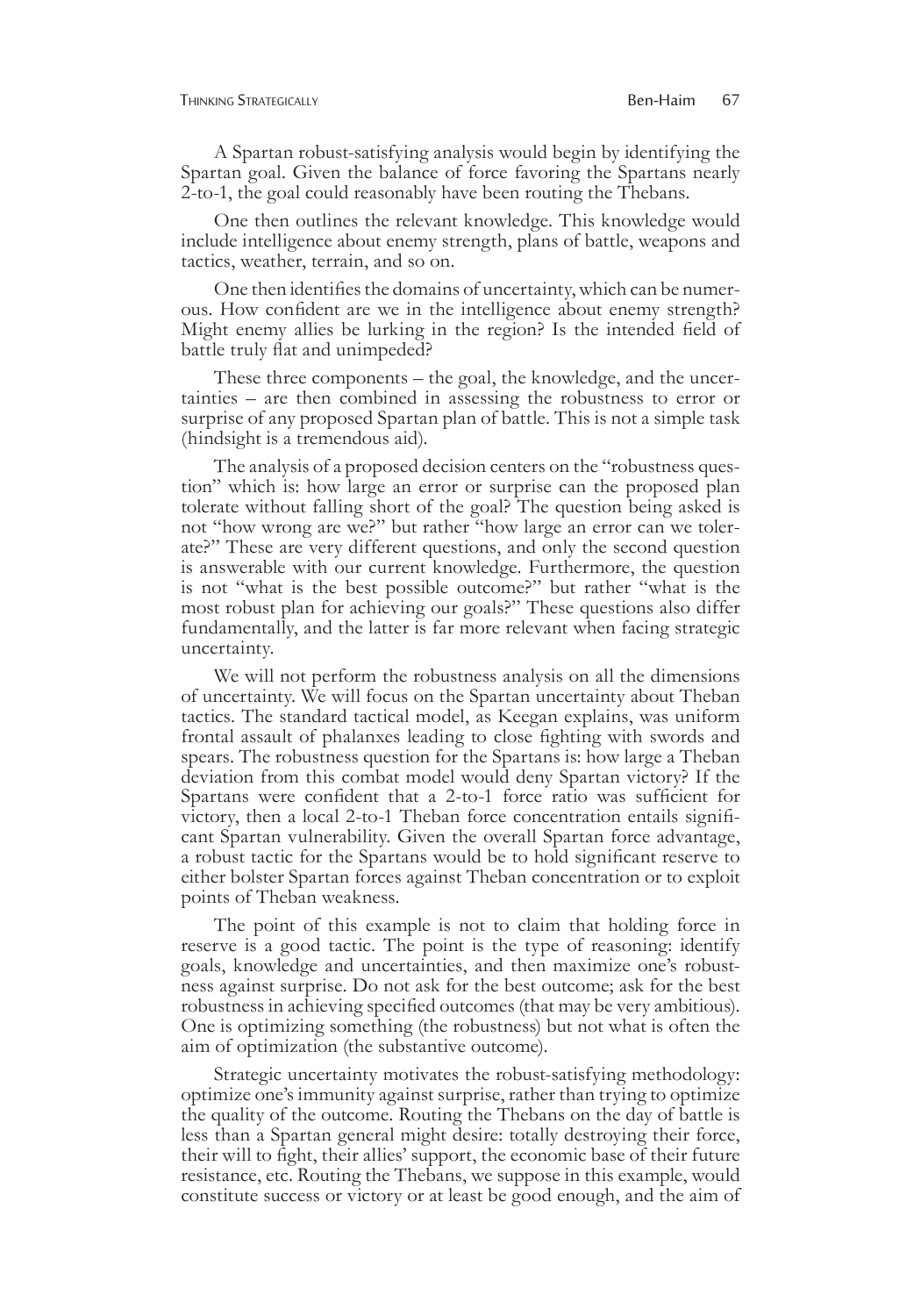the robust-satisfying analysis is to achieve this outcome as reliably as possible. What one optimizes is the reliability of a good enough outcome (which can be chosen as ambitiously or as modestly as one wants).

The analysis would continue by examining the vulnerability to addi- tional uncertainties and the robustness obtained from alternative plans of battle. The analysis is neither simple, nor fast, nor free of the need for deliberation and judgment. However, the process identifies a plan that will achieve the specified goals over the widest range of surprise by the adversary and error in our knowledge.

## **Trade-off in Force Development: An Israeli Example**

Military planners often face a trade-off, given limited budgets, between the ability to apply force, and the ability to identify threats and targets for that force. Neither alone would be effective. More generi- cally, the trade-off is between different but complementary military capabilities. For example, John Gordon and Jerry Sollinger write that "the Army's essential problem is the changing relationship between air and ground forces at the high-end of the conflict spectrum, especially the appeal stand-off (usually air-delivered) precision munitions have to risk-averse decisionmakers."10

The attractiveness of airpower over landpower was illustrated in the Israeli "Defensive Pillar" operation in Gaza (November 14 to 21, 2012). Massive landpower was deployed at the border, but operations were terminated after eight days of precise aerial munition and naval artillery attack without land action. As Lukas Milevski explains in a different context, "Landpower exclusively may take and exercise control," but "landpower, of all tools of power, faces the greatest impediments, risks, and dangers in its use."11 Critics of Israel's cease-fire pointed out Hamas retained considerable assets – rockets and launchers hidden in civilian areas – that could be destroyed only by invasion. The response to these critics was that invasion would entail significant civilian and military casualties and international condemnation.

Choosing between two options, motivated by the Israeli experience, will illustrate the robust-satisfying methodology in response to strategic uncertainty.<sup>12</sup>

- 1. Massive investment in aerial delivery systems and instrumented intelligence sources, as well as sensor capabilities for threat detection and munitions control, would enable effective focused use of aerial and artillery power. Landpower is needed only in a supporting role. We will call this option "aerial intel and delivery." This would leverage the strong Israeli hi-tech capabilities.
- 2.Extensive landpower with supporting airpower are essential for defense and control of territory because Israel has almost no strate- gic depth separating major civilian populations from international borders, and is thus extremely vulnerable to invasion. We will call this

<sup>10</sup> John Gordon IV and Jerry Sollinger, "The Army's Dilemma," *Parameters* 34, no. 2 (Summer 2004): 43.

<sup>11</sup> Lukas Milevski, "Fortissimus Inter Pares: The Utility of Landpower in Grand Strategy," *Parameters* 42, no. 2 (Summer 2012): 14.

<sup>12</sup> More extensive discussion of this example is found in Ben-Haim, "Strategy Selection: An Info-Gap Methodology."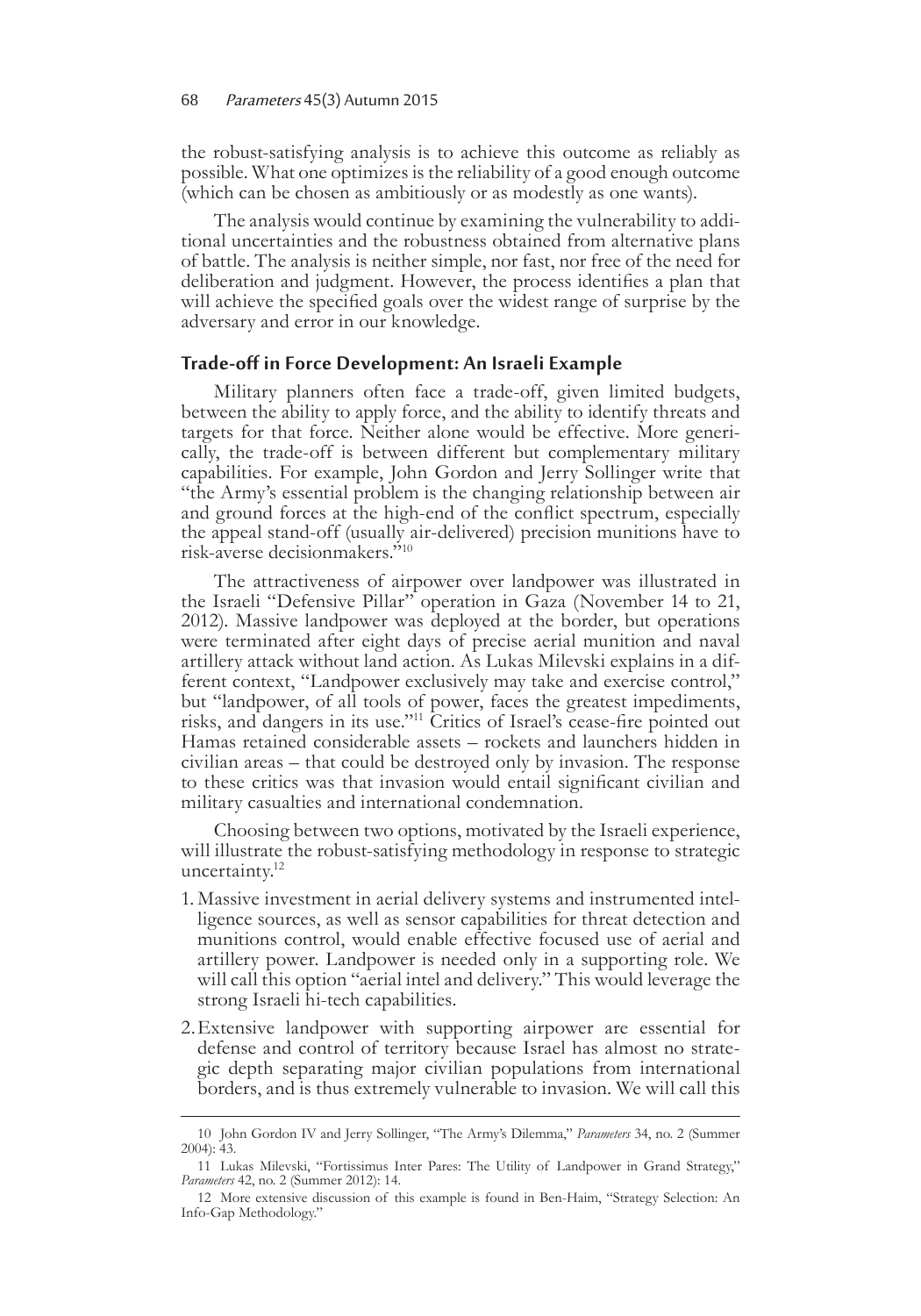the landpower option.

An Israeli strategist might reason as follows in selecting between these options, drawing on experience in Lebanon and Gazaover the past decade.<sup>13</sup> We will not present a comprehensive analysis of these operations. We consider a simplified planning problem in order to illustrate the robust-satisfying method for strategic planning. Different judgments might be made in a real-life situation.

The major security challenges in coming years arise from missile bombardment of Israeli cities and towns by non-state actors. The threat of land invasion by a national army is small though not negligible. Consequently, the preferred response by risk-averse elected officials, and due to international constraints, focuses on neutralizing incoming missiles, extensive intelligence on the adversaries' capabilities, and pin-point aerial capability for eliminating enemy assets. In short, the best current estimates indicate a clear preference for the aerial intel and delivery platform over the use of landpower.

However, the best current estimates of future security challenges are highly uncertain. The fluid nature of geo-politics in the region can cause rapid change in the dominant security challenges. Degradation of conventional landpower would be disastrous in the case of major theater war against several regional states. Under-development of landpower could even induce traditional war as deterrence erodes, even though current understanding makes such a scenario unlikely. Unanticipated threats (e.g., attack tunnels or massive rocket capabilities) could neces- sitate response by ground forces. In short, the most reasonable option – aerial intel and delivery – is also the riskiest given the strategic uncertainty about future political and military developments in the immediate region and beyond.

We now outline the three elements of the robust-satisfying analysis: the knowledge, the goal, and the uncertainties. We then specify two alternative options available to the planner and draw conclusions about robustness and the prioritization of the options.

Our understanding of the situation – the knowledge – is that adversaries have two alternative modes of attack. The much more plausible mode is to support informal non-state actors engaging in frequent but fluctuating missile bombardment of civilian populations. Large arsenals can be provided to these non-state actors, who have high motivation and ability to cause injury and damage and to seriously disrupt civilian life. The much less plausible mode of attack is conventional war with land forces and supporting air power. Major injury and damage would result from unrestrained conventional war.

The goal is to maintain, in the civilian population, a sense of per-<br>sonal security and normality in daily life or, equivalently, to prevent what Shamir and Hecht called psychological exhaustion of the populace.<sup>14</sup> This is operationalized by requiring a low level of loss of life, injury or damage to property. (We ignore other goals in this analysis.)

<sup>13 2</sup>nd Lebanon War, 12 July to 14 August 2006; Operation Cast Lead, 27 December 2008 to 17 January 2009. Operation Pillar of Defense, 14 to 21 November 2012. Operation Protective Edge, 8 July to 26 August 2014.

<sup>14</sup> Eitan Shamir and Eado Hecht, "A War Examined, Gaza 2014: Israel's Attrition vs Hamas' Exhaustion," *Parameters* 44, no. 4 (Winter 2014-15): 85.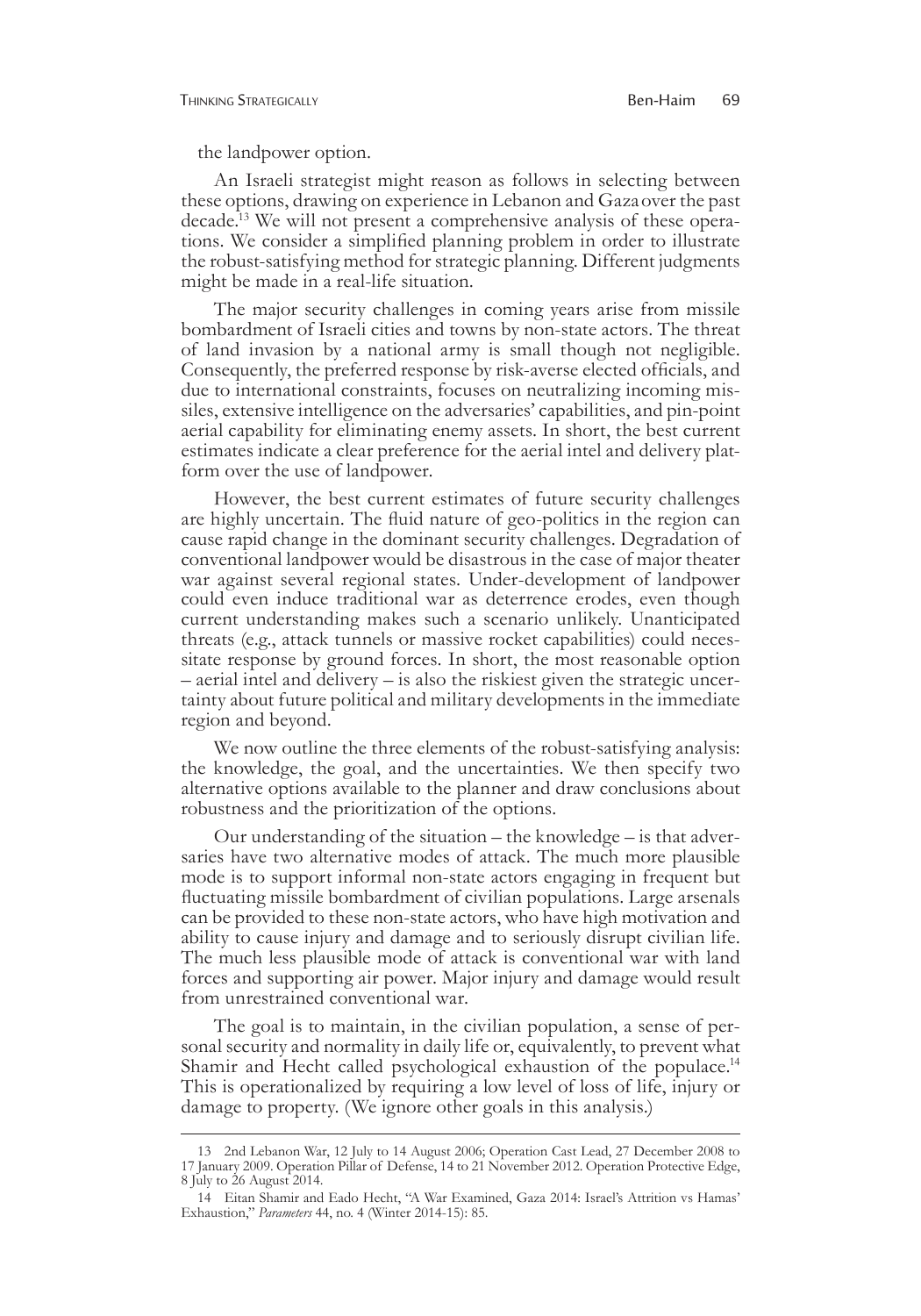## 70 Parameters 45(3) Autumn 2015

Four issues are subject to strategic uncertainty. First, the likelihood of conventional war seems small but non-negligible and it is imprecisely known. Neighboring countries maintain substantial standing armies with offensive capabilities. Future geo-political developments could quickly change the likelihood of war. What seems implausible might actually be quite likely due to unknown future developments. Second, future missile range, payload, accuracy and quantity employed by non-state actors will improve at unknown rates. Third, instrumented intelligence can greatly enhance weapon effectiveness. However, the extent to which instru- mented intelligence provides thorough understanding of the adversary is highly uncertain. The adversary's goals, morale or organization may change in unknown ways. These first three uncertainties relate to the knowledge. The fourth uncertainty is that the civilian population may, in the future, become less tolerant to loss of life, injury or damage. Thus the goal is uncertain.

Having outlined the knowledge, the goal, and the uncertainties, we now specify two alternative options, and subsequently assess their robustness.

The first option, aerial intel and delivery, is designed to reduce drastically the disruption of civilian life from non-state missile bombardment by continuous interdiction of missile attack and by targeted elimination of enemy assets. Supported by solid land capability, the knowledge predicts that this option plausibly provides acceptably low loss of life, injury or damage in response to either mode of enemy attack. Ignoring uncertainty for the moment, the knowledge indicates that this option would be acceptable.

The second option, landpower, is primarily designed to repulse a conventional invasion and to bring the conflict into enemy territory quickly. This option is less effective than aerial intel and delivery against low-level non-state missile attack. Major landpower can be employed to eliminate such activity by invasion and control of territory, but the threshold for action is necessarily rather high. Consequently our knowledge predicts that more loss of life, injury or damage is the plausible outcome of landpower. Again ignoring uncertainty for now, our knowl- edge indicates that landpower is less acceptable than aerial intel and delivery. If we knew the knowledge to be correct, we would prefer aerial intel and delivery over landpower. Aerial intel and delivery would be the preferred option based on the outcome optimization methodology discussed earlier.

## **Assessment**

We are now in a position to assess the robustness (to uncertainty) of each option, for achieving the goal despite strategic uncertainty in both the knowledge and the goal. The discussion will briefly focus on four general and inter-related conclusions.

First, predicted outcomes are not a reliable basis for selecting an option. Our knowledge is quite likely wrong, so knowledge-based predictions may err greatly and thus are not a reliable basis for prioritiz- ing the available options. Like the Spartans' error in their war against Thebes, it would be an error to suppose that the future can be reliably predicted from the past or from what now looks most plausible.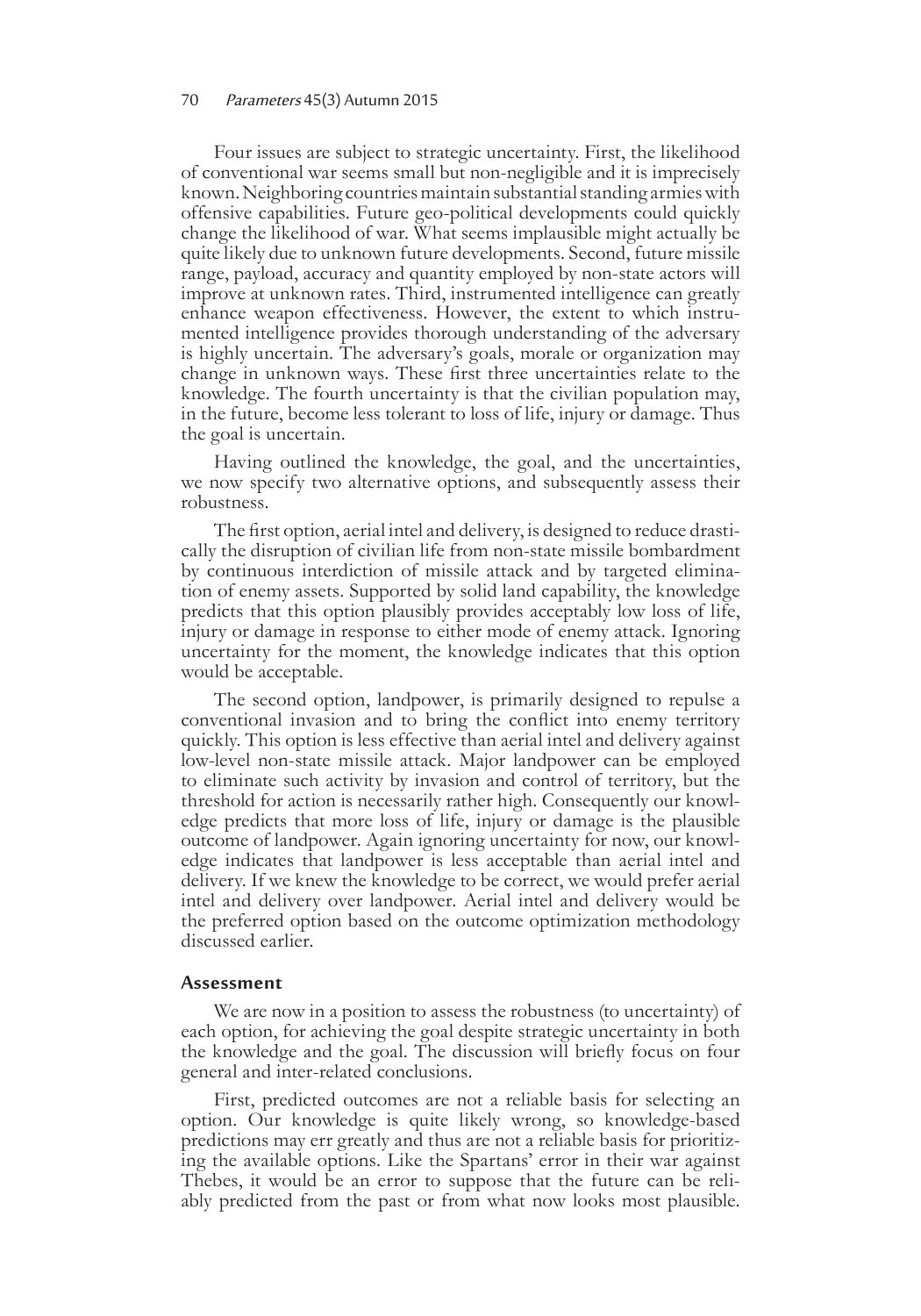#### Thinking Strategically Ben-Haim 71

Selecting aerial intel and delivery because it is predicted, by our knowl- edge, to yield a better outcome than landpower, is unreliable because the knowledge is uncertain and likely wrong in significant ways. In contrast, the robust-satisfying approach is to select the option that would achieve the specified goals with the greatest robustness against uncertainty in the knowledge.

Second, goals that are more numerous or quantitatively more demanding, are also more vulnerable (less robust) to strategic uncer- tainty. For example, if the goal is to prevent both civilian casualties and property damage, then more contingencies can prevent achievement of the goal, than if the goal is only to prevent casualties. Similarly, the goal of preventing all civilian casualties can fail in more ways, and is thus less robust, than the goal of keeping casualties below a threshold, say 5 per year. We can summarize this by saying that more demanding and ambitious goals are more vulnerable to surprise. We are not saying that more audacious actions are necessarily less robust. We are saying that striving to achieve more ambitious outcomes can fail in more ways than striving to achieve less. A standard approach – optimizing the substantive outcome – would favor achieving more rather than less. In contrast, the robust-satisfying approach tries to achieve specified goals despite inevitable surprises along the way.

Third, the option that is preferable, based on its predicted outcome, may in fact be less robust than other alternatives for achieving the goal. This was true in the Theban wars, where uniform deployment of the Spartan phalanxes was disastrous for Sparta. The choice between aerial intel and delivery, and landpower, is more complicated. Aerial intel and delivery looks better than landpower because the knowledge predicts better outcomes with aerial intel and delivery. If the goal is very demanding (e.g., no casualties), then aerial intel and delivery may be the only feasible option and it will be more robust than landpower which would not reach the goal even if the knowledge is correct. This has two implications. First, the robustness of aerial intel and delivery for achieving a very demanding goal will be small, so perhaps the goal should be re-examined. The robustness analysis reveals situations in which existing capabilities can't reliably deliver the goals; consequently, the goals may need to be modified. Second, as a goal is relaxed (e.g. accept- ing greater loss of life or property), landpower becomes more robust against surprise. In short, the robust prioritization of options may differ from the prioritization based on outcome optimization. That is, land- power may be more robust than aerial intel and delivery for achieving specified goals, even though aerial intel and delivery is predicted (by our knowledge) to have a better outcome. Furthermore, the actual choice depends on the goals. Very demanding goals (very low civilian injury and damage) will indicate aerial intel and delivery, while less demanding goals will indicate landpower.

Finally, the analysis identifies and clarifies the implications of central judgments that must be made. The info-gap robust-satisfying analysis is a conceptual framework for deliberation, judgment, and selection of an option.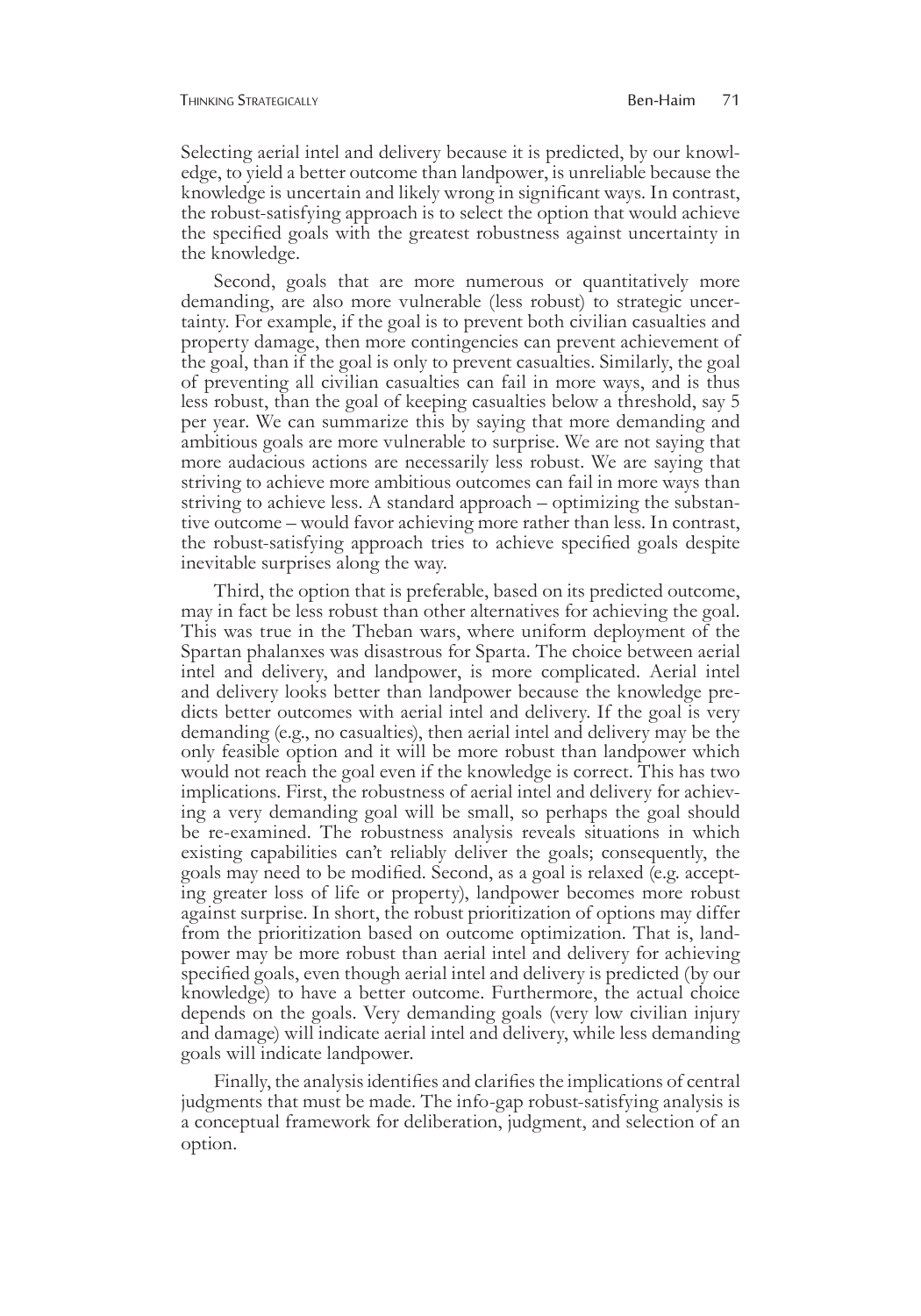## **Conclusion**

The future will often be surprising because current knowledge and understanding are incomplete or deficient in functionally important ways. Strategic uncertainty is the disparity between what one knows, and what one needs to know in order to make a responsible decision. Strategic uncertainty permeates defense policymaking and strategic planning.

Planners and decision-makers for strategic issues must do their best, but this does not mean achieving the best conceivable outcome. Political rhetoric aside, strategic planners must identify critical goals – outcomes that must be achieved, without which the result would be unacceptable – and then choose a decision that will achieve those goals over the widest range of surprise. Referring to the aerial intel and delivery/ landpower example discussed earlier, we can contrast conventional outcome-optimization, with the proposed robust-satisfying approach. Conventionally one says: Use your best knowledge to predict outcomes, and then adopt the plan whose outcome is predicted to be best. Aerial intel and delivery was predicted to have lower cost than landpower, and thus to be preferred by the outcome-optimizer. However, the prevalence of strategic uncertainty means that our knowledge is wrong is important and unknown ways. This undermines the reliability and usefulness of such predictions. The robust-satisfying approach in choosing between aerial intel and delivery and landpower begins by imagining how our knowledge could err. One then chooses the option that would cause no more than acceptable loss over the widest range of deviation between our expectations and what the future could bring. Because of strategic uncertainty, planners should maximize the robustness against surprise in striving to achieve critical goals. It is unrealistic, and may be irrespon- sible, to try to maximize the substantive value of the outcome itself.

We described the decision methodology of robust-satisfying and its three components (knowledge, goals, and uncertainties), and illustrated the prioritization of decision options with two examples. The methodology is relevant to many challenges facing the United States.

Consider US coordination with a friendly state, in competition with a neighboring state that can project both land and marine power. A "competitive strategies" model argues that landpower development by the friendly state could threaten the competitor's border and draw the competitor away from maritime competition with the United States. In contrast, a "strategic partnership" model argues that friendly maritime development could assist US efforts to protect the maritime commons against the competitor.

Difficulty in establishing a US policy preference derives in part from uncertainty in the relative validity of these two models. Friendly landpower buildup could, unlike the competitive strategies prediction, drive the competitor to maritime buildup as a path of least resistance for power projection. Or, friendly maritime growth could, unlike the strategic partnership anticipation, lead to re-doubled maritime competition in response to augmented maritime challenges. Strategic uncertainty dominates this policy selection, and weighs against choosing the strategy with the best predicted outcome. The robust-satisfying approach chooses the